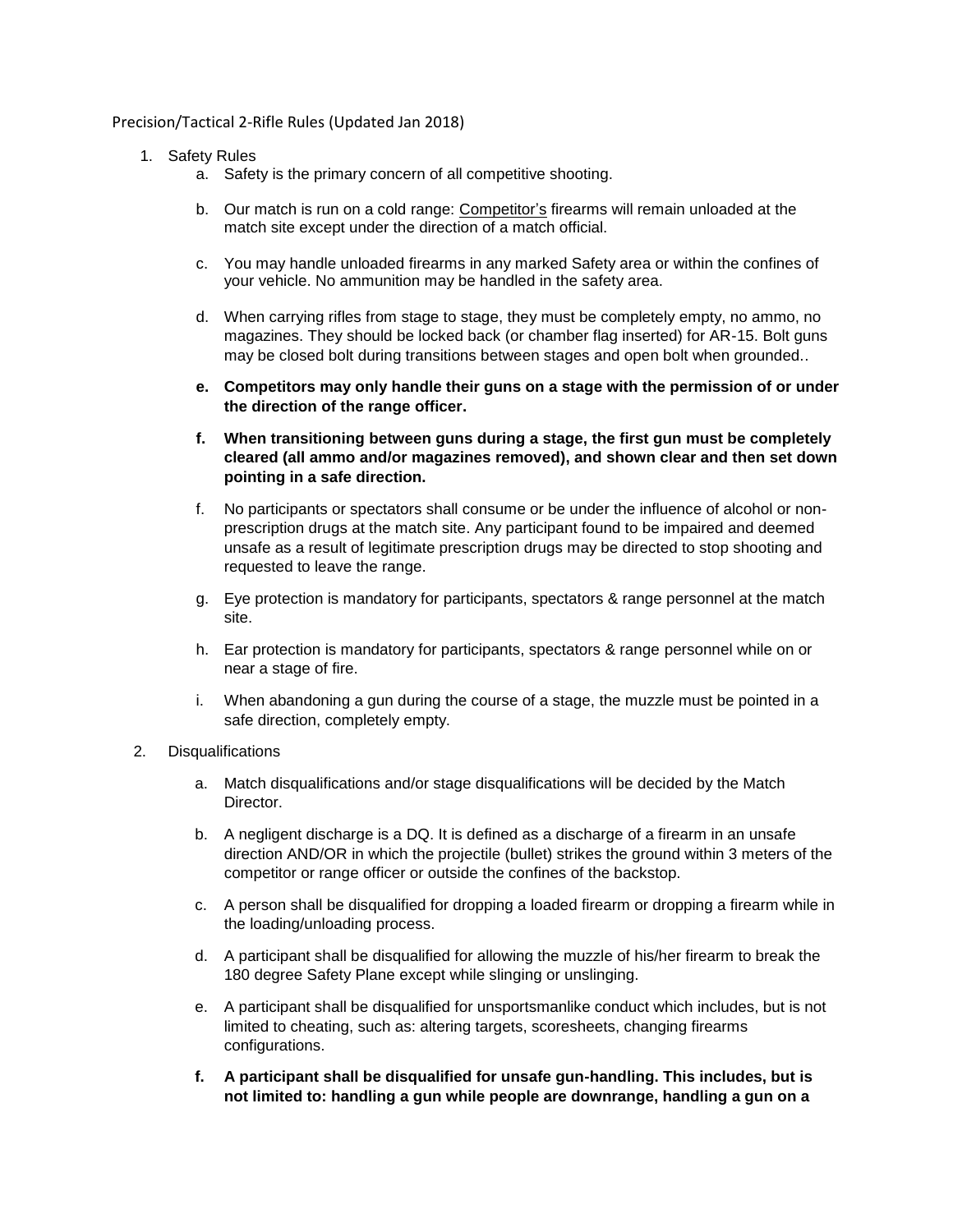**stage without permission of the range officer, abandoning a gun in an unsafe direction or in an unsafe manner, pointing a gun in an unsafe direction, or discharging a gun during the load and make ready or preloading process.**

- **g. Anyone found using steel projectiles, including but not limited to bimetal jacketed rounds (judges by sticking to a magnet) will be disqualified.**
- **h.** ALL disqualifications and re-shoots will be issued by the Match Director.

## 3. **Sportmanship & Conduct**

- **a.** Participants and spectators are expected to conduct themselves in a courteous, sportsman-like manner at all times. Disputes will be handled promptly and fairly by the Match Director.
- b. Shooters will be expected to help tape and replace clays, help spot and in general, help the stages move along.
- c. Shooters will be expected to be ready to shoot when it is their turn.
- **d.** The Match Director shall be the final arbiter of any such penalties.
- **e.** For any controversy not precisely described in these rules, the "spirit of the rules" will be applied to settle the matter. The "spirit of the rules" is a fair and equitable opportunity for all the competitors to demonstrate their skills. In the Spirit of shooting, we ask all competitors to apply the "Spirit of the Rules" to their conduct and shooting plans as well.
- 4. Equipment
	- a. All firearms used by competitors should be serviceable and safe. If a competitor's firearm becomes unserviceable during competition, he may replace his/her firearm with approval of the Match director or designee.
	- b. A "firearm" system consists of a specific caliber, receiver, barrel, and stock and sighting system combination. The same firearm system, for each gun, must be used during the entire match.
	- c. Precision Rifle may be bolt action or semi-automatic, .223/5.56 to 30 caliber. Speed limit 3000 fps.
	- d. AR-15 must be an AR-15 in .223/5.56 caliber. Speed Limit 3000 fps.
	- e. Both rifles may have as many "Manually Operated" optical sights as you wish.
	- f. Both rifles may have any kind of supporting devices…bipods, monopods, etc.
	- g. Any kind of compensator/suppressor/muzzle devices are allowed.
	- h. Bags and equipment must be carried on the rifles or on your person(backpack).
- 5. Scoring
	- a. Each stage and match score will be based on total points.

b. You will be limited to the amount of time you have to shoot a stage…usually 5 minutes. When the time is up, you can score no more points.